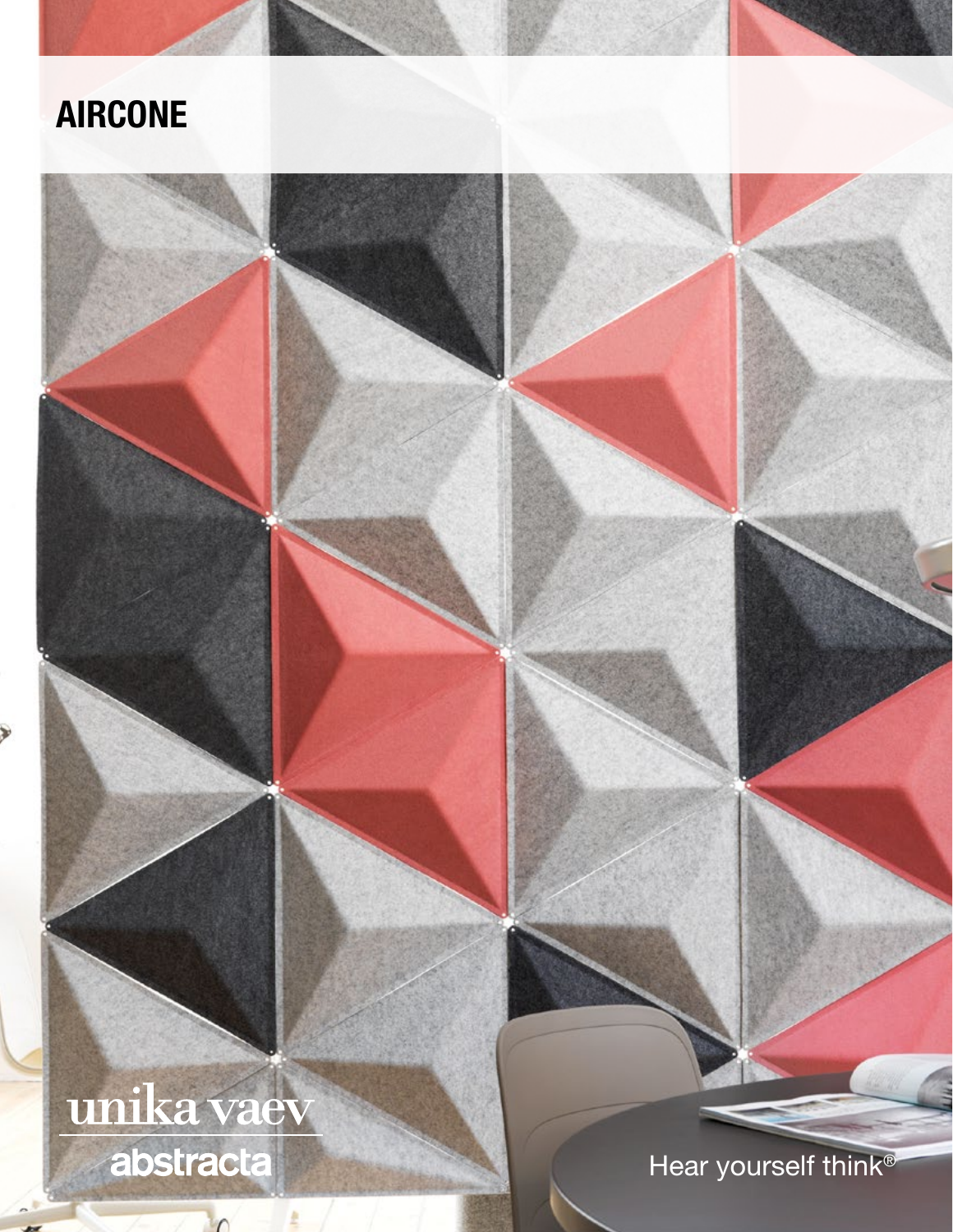# AIRCONE COLORS

### STANDARD OPTIONS

Air Series

| (20)<br>blue       | (22)<br>petrol     | (25)<br>turquoise    | (30)<br>red          | (34)<br>light pink    | (45)<br>dark green |
|--------------------|--------------------|----------------------|----------------------|-----------------------|--------------------|
|                    |                    |                      |                      |                       |                    |
| (60)<br>light grey | (65)<br>grey       | (80)<br>black        | (90)<br>white        |                       |                    |
| <b>Blazer</b>      |                    |                      |                      |                       |                    |
|                    |                    |                      |                      |                       |                    |
| (cuz1n)<br>cardiff | (cuz33)<br>latymer | (cuz1w)<br>newcastle | (cuz30)<br>silcoates | (cuz28)<br>silverdale | (cuz1e)<br>surrey  |

### NON-STANDARD OPTIONS



Lead times are contingent on color/finish availablity Product may vary in color due to the nature of the media Please refer to website for current color range + larger sample swatch

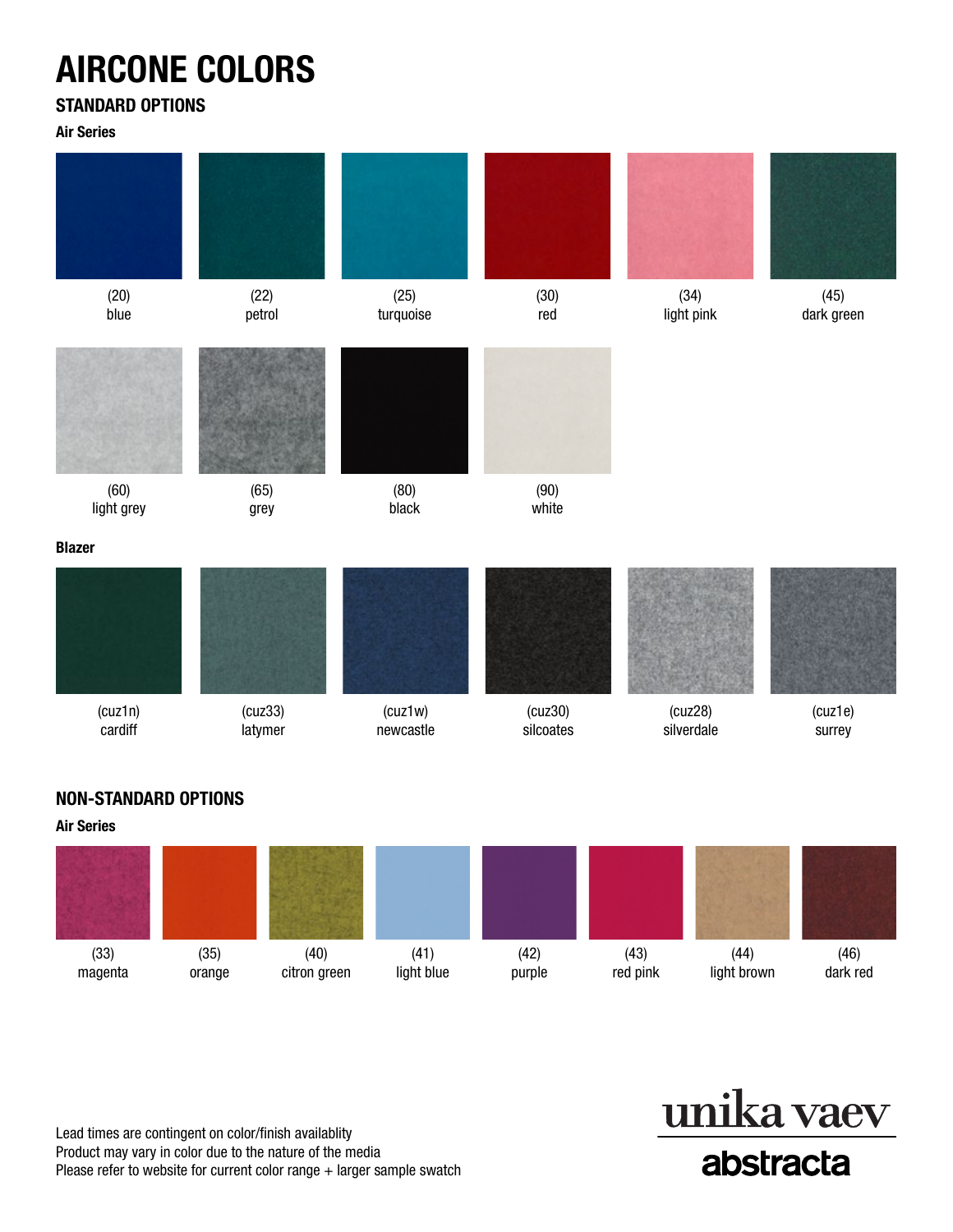# AIRCONE COLORS

### NON-STANDARD OPTIONS

Air Series continued

| (47)<br>dark blue                 | (48)<br>dark brown   | (49)<br>yellow       | (50)<br>dark blue<br>melange |                      | (51)<br>brown grey<br>melange | (52)<br>dark red<br>melange | (53)<br>red brown<br>melange | (54)<br>middle green |
|-----------------------------------|----------------------|----------------------|------------------------------|----------------------|-------------------------------|-----------------------------|------------------------------|----------------------|
|                                   |                      |                      |                              |                      |                               |                             |                              |                      |
| (55)<br>dark green red<br>melange | (56)<br>hunter green | (57)<br>light green  | (70)<br>brown                |                      |                               |                             |                              |                      |
| <b>Blazer</b>                     |                      |                      |                              |                      |                               |                             |                              |                      |
|                                   |                      |                      |                              |                      |                               |                             |                              |                      |
| (cuz1J)<br>aberlour               | (cuz3b)<br>abertay   | (cuz02)<br>aston     | (cuz3d)<br>barlborough       | (cuz2s)<br>barnard   | (cuz35)<br>bromsgrove         | (cuz53)<br>bryanston        | (cuz1k)<br>camphill          | (cuz2q)<br>dartmouth |
|                                   |                      |                      |                              |                      |                               |                             |                              |                      |
| (cuz58)<br>dunhurst               | (cuz90)<br>edge hill | (cuz1y)<br>edinburgh | (cuz2w)<br>eynesbury         | (cuz47)<br>fairfield | (cuz1m)<br>glasgow            | (cuz62)<br>glenalmond       | (cuz39)<br>goldsmith         | (cuz63)<br>handcross |
|                                   |                      |                      |                              |                      |                               |                             |                              |                      |
| (cuz2t)<br>holyoke                | (cuz1p)<br>hull      | (cuz67)<br>kingsmead | (cuz26)<br>knightsbridge     | (cuz21)<br>magdalene | (cuz1v)<br>manchester         | (cuz3c)<br>marymount        | (cuz3a)<br>montcrest         | (cuz08)<br>napier    |

Lead times are contingent on color/finish availablity Product may vary in color due to the nature of the media Please refer to website for current color range + larger sample swatch

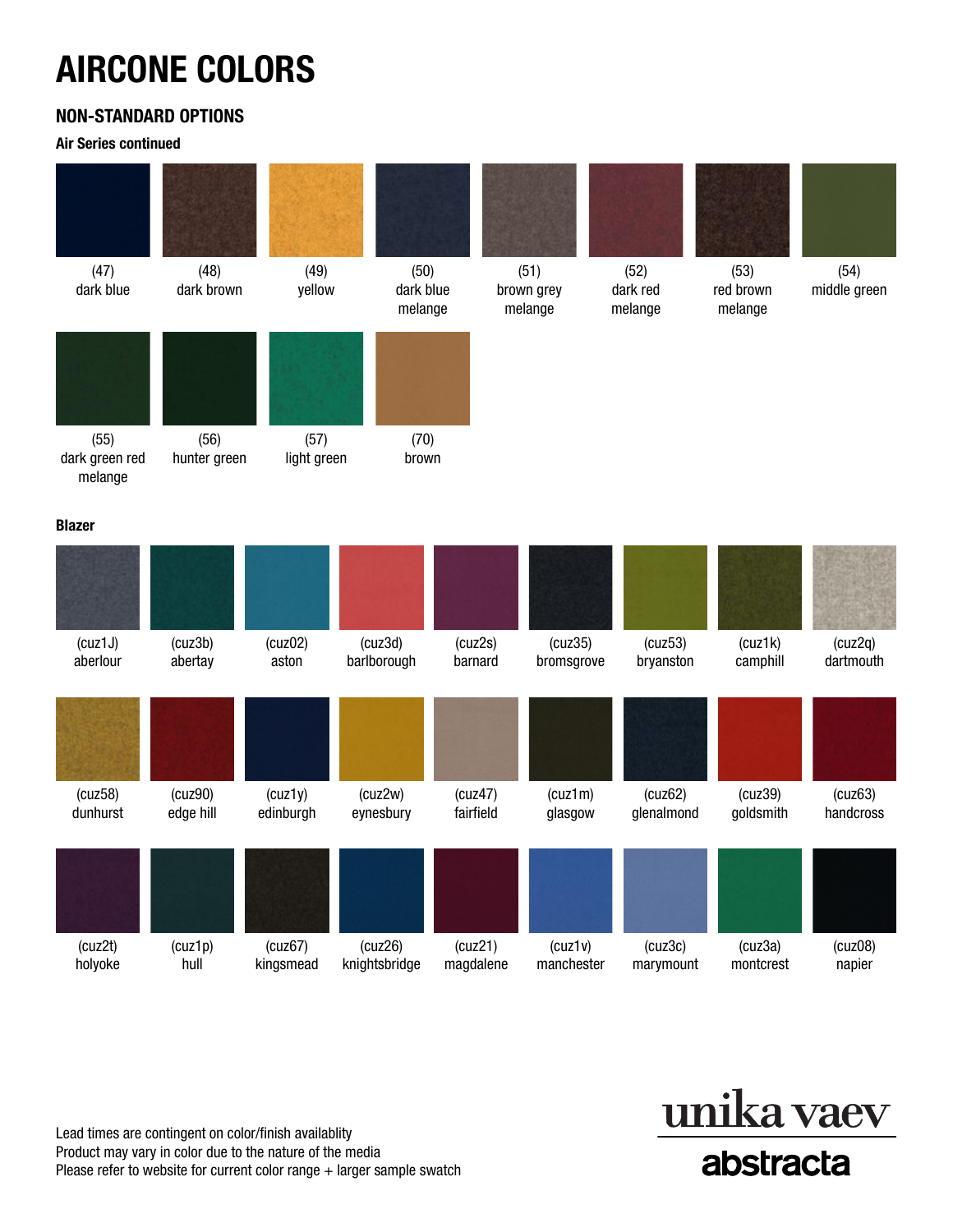# AIRCONE COLORS

### NON-STANDARD OPTIONS

Blazer continued





Lead times are contingent on color/finish availablity Product may vary in color due to the nature of the media Please refer to website for current color range + larger sample swatch